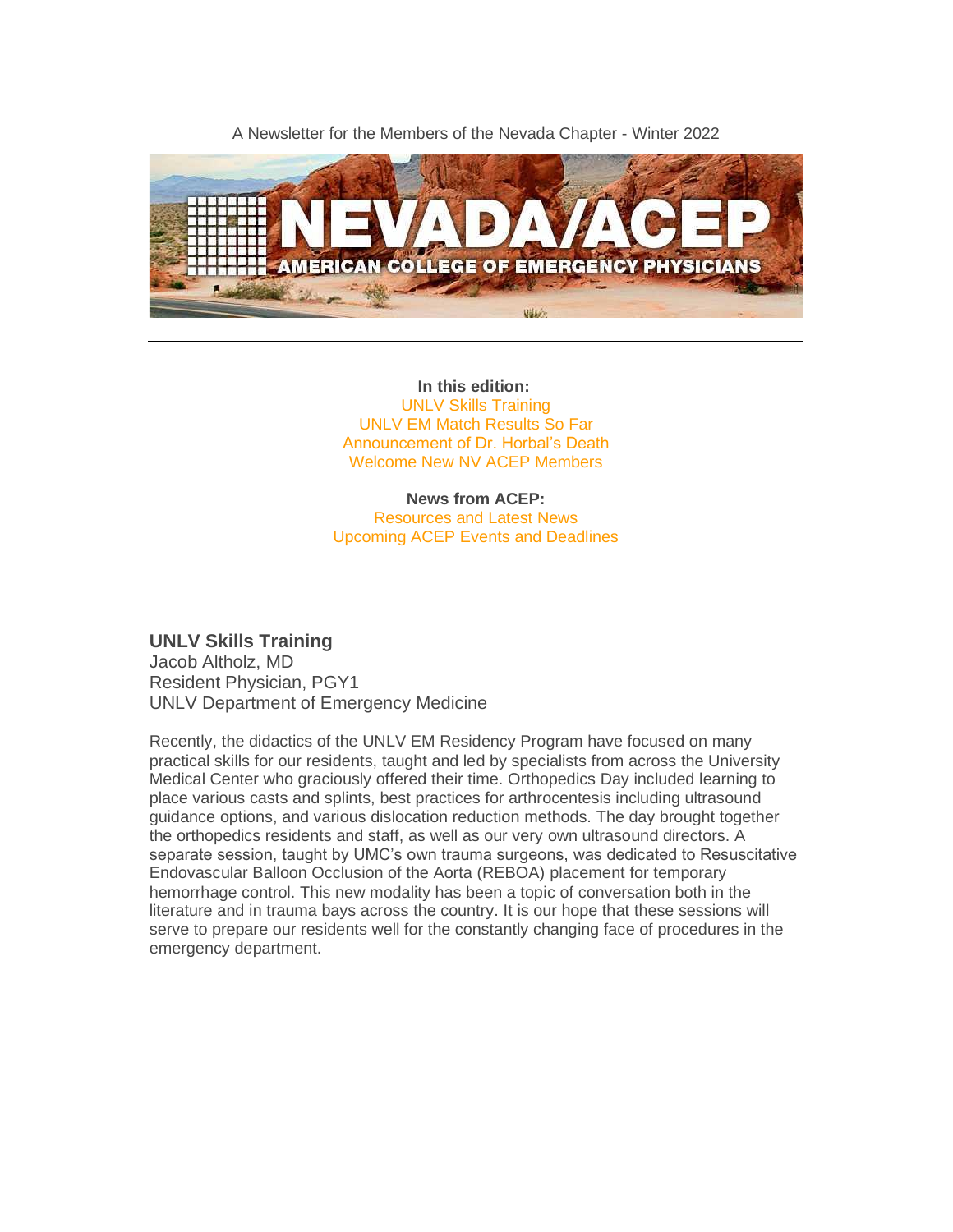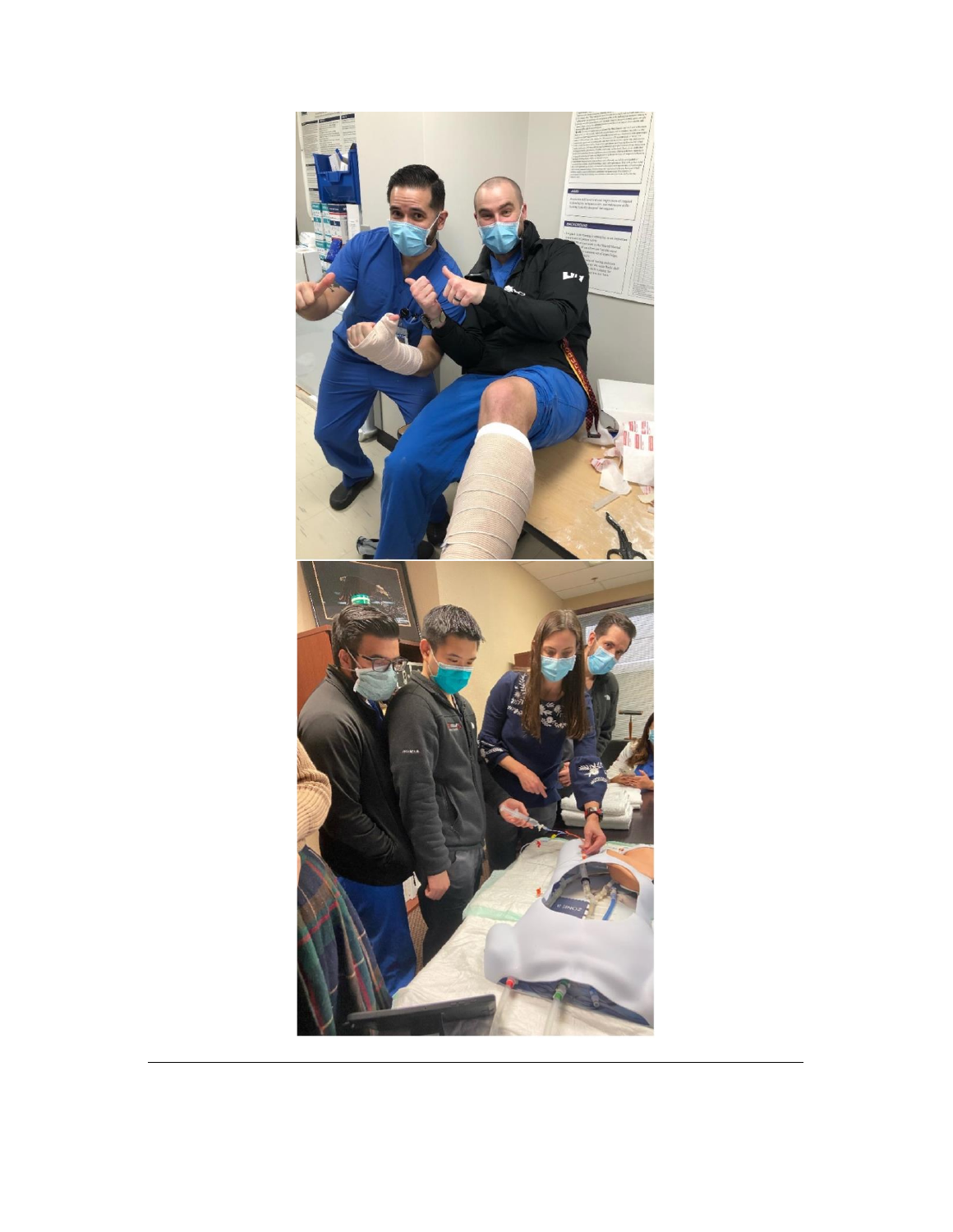## **UNLV EM Match Results So Far**

A warm welcome to those pictured below to the UNLV EM family! Both the Pediatric EM fellows and the military EM residents have had their match and we are excited to see who will join us this coming March in the NRMP match!

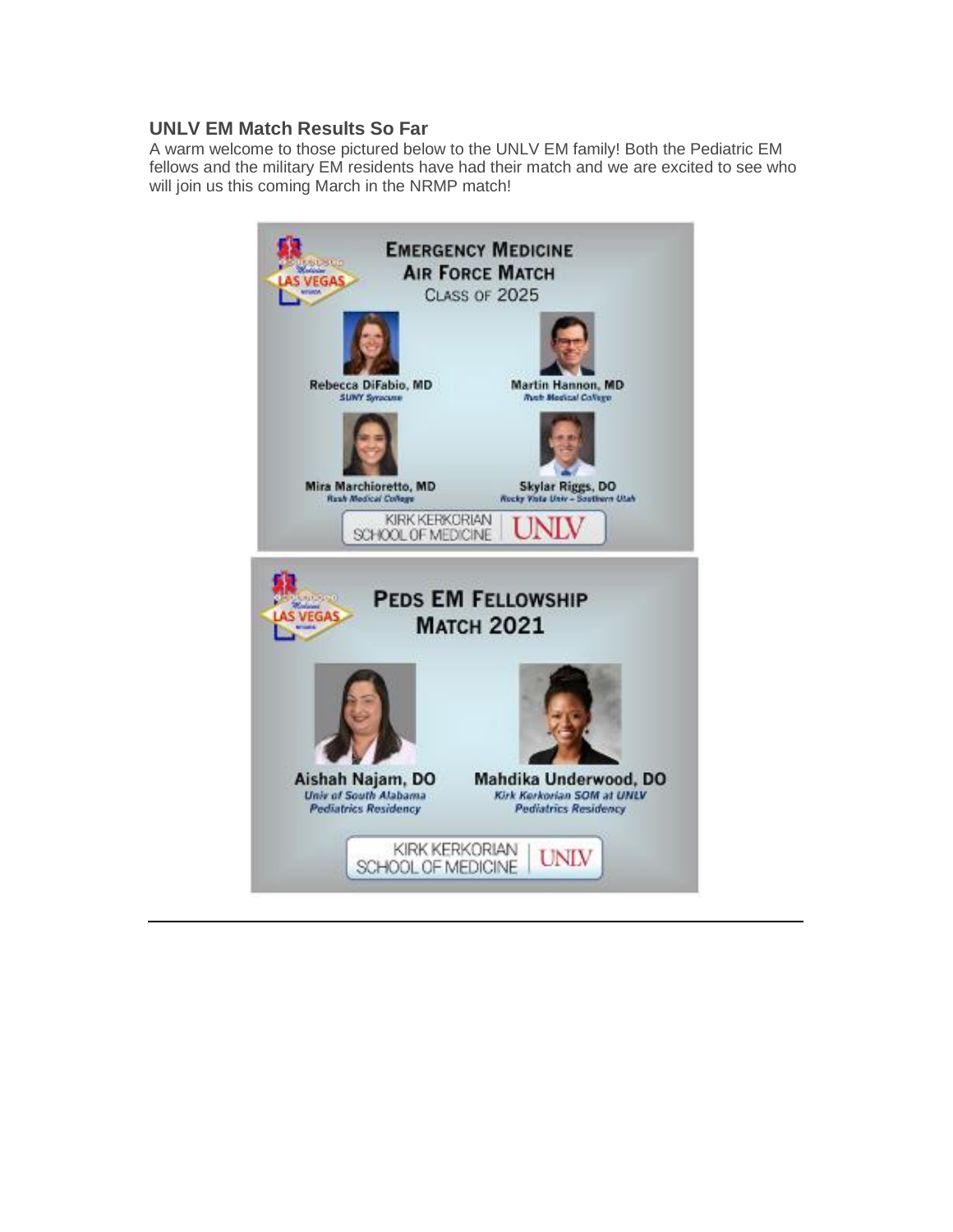**Announcement of Dr. Horbal's Death**

# Matthew J. Horbal, MD

We take this moment to remember our friend and colleague, who unexpectedly passed away on January 12, 2022



Dr. Horbal has been part of the UMC and UNLV Emergency Medicine family since 2008 – he was a graduate of our residency program and served as the Medical Student Clerkship Director for the Department of Emergency Medicine for over a decade. He was passionate about the outdoors and had a talent for capturing candid scenes with his camera. Dr. Horbal had a big & loving heart, and all who knew him have at least one story that would bring a smile. Please pause to reminisce about some of the special moments he brought into each of our lives.

## **Welcome New NV ACEP Members!**

Donald R Bennett, MD, FACEP Sabina A Braithwaite, MD, FACEP Zoee Alyssa Castro Andrew Cobourn Dylan Foord, DO Arlene Losloso, DO

> Paul Macaballug James Mathew Miller Kaitlyn Schuster Calan Teel Robert L Wallace, MD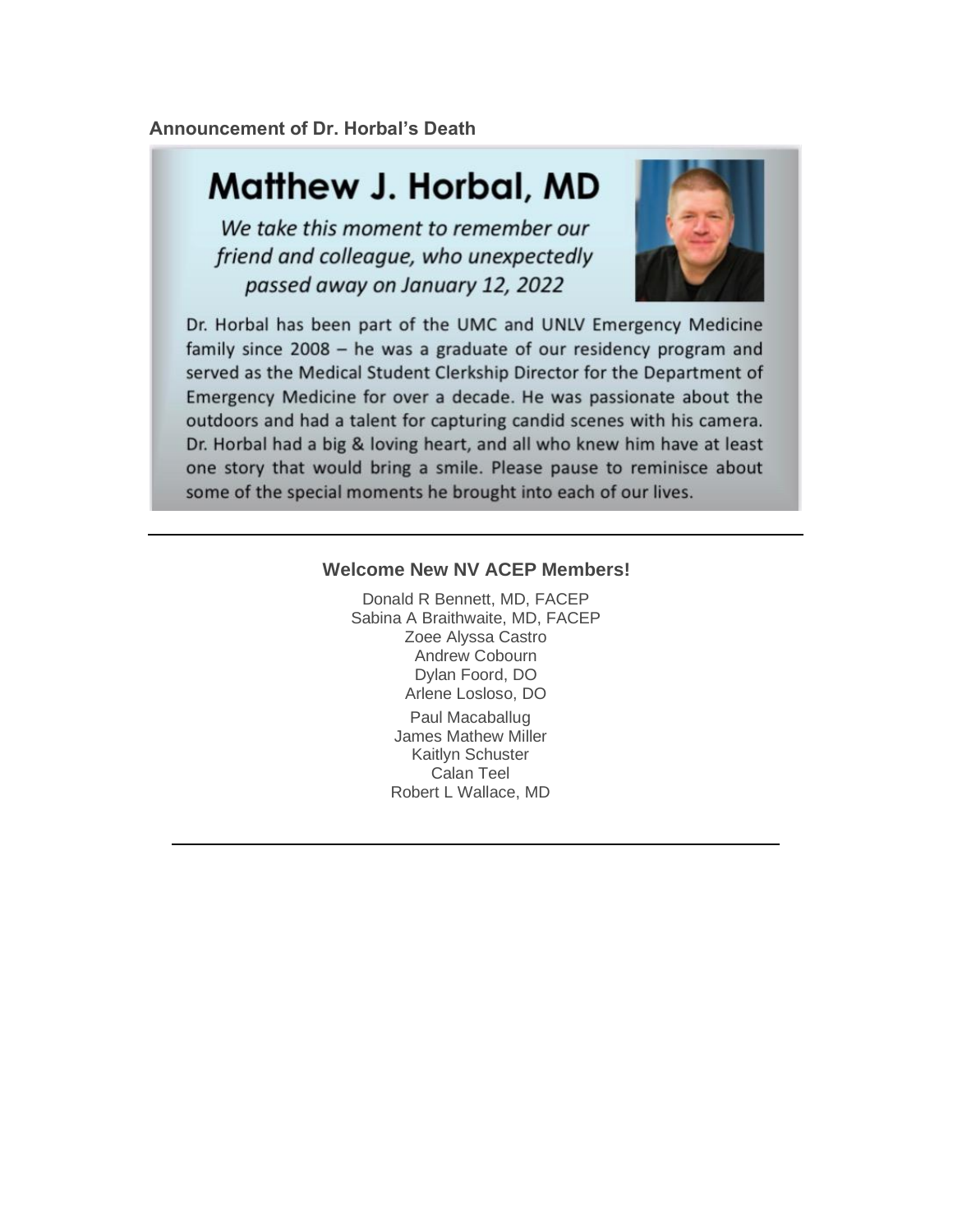# **FROM NATIONAL ACEP**



## **ACEP Resources & Latest News**

**Black History Month:** Don't miss this week's *Frontline* episode featuring [Dr. Ray](https://soundcloud.com/acep-frontline/black-history-month-special)  [Johnson and Dr. Sandra Coker discussing their experiences](https://soundcloud.com/acep-frontline/black-history-month-special) working in EM. Dr. Coker founded the Black Girl White Coat nonprofit, and Dr. Johnson's been a leader in EM for more than 30 years. Find more BHM22 resources related to this year's theme, [Black Health & Wellness.](https://www.acep.org/home-page-redirects/latest-news/black-history-month-health--wellness/)

**Get New [Point-of-Care Tools](https://www.acep.org/patient-care/point-of-care-tools/) in emPOC App**

## **Advocacy:**

**South Dakota scored an important [scope of practice victory](https://www.acep.org/home-page-redirects/latest-news/south-dakota-scores-scope-of-practice-victory/)** (2/23/22)

#### **Surprise Billing Updates:**

- [ACEP applauds the Texas court ruling](https://www.emergencyphysicians.org/press-releases/2022/2-24-22-acep-praises-texas-court-ruling-that-finds-flaws-in-no-surprises-act-implementation) that the No Surprises Act implementation fails to follow the letter of the law. The concerns validated by this ruling are some of those shared by ACEP, ASA and ACR in a [separate lawsuit](https://www.emergencyphysicians.org/press-releases/2022/2-9-22-in-new-court-motion-major-medical-societies-argue-no-surprises-act-rule-violates-law-passed-by-congress) currently in a Chicago district court. Amplify on [Twitter,](https://twitter.com/EmergencyDocs/status/1496973421774884871) [Facebook.](https://www.facebook.com/EmergencyPhysicians.org/posts/10158922625947815) (2/24/22)
- **The No Surprises Act:** [What You Need to Know](https://www.acep.org/federal-advocacy/no-surprises-act-overview/)

#### **ACEP Applauds Passage of Dr. Lorna Breen Health Care Provider Protection Act:** On Feb. 17, 2022, the Senate passed the ACEP-supported ["Dr. Lorna Breen](https://www.congress.gov/bill/117th-congress/house-bill/1667)  [Health Care Provider Protection Act"](https://www.congress.gov/bill/117th-congress/house-bill/1667) (H.R. 1667) by voice vote. It now heads to President Biden for his signature into law. [Read the full press release](https://www.emergencyphysicians.org/press-releases/2022/2-18-22-acep-applauds-the-passage-of-legislation-to-protect-frontline-worker-mental-health) and additional [background](https://www.acep.org/corona/COVID-19-alert/covid-19-articles/your-advocacy-at-work-senate-passes-dr.-lorna-breen-bill/) about ACEP's efforts to develop and progress this bill through the legislative process.

### **ACEP and EMRA Send Workforce Statement to Senate HELP**

**Committee**: ACEP partnered with EMRA to submit a statement for the record for a Senate HELP Committee hearing on workforce shortages (2/11/22). [Read more](https://www.acep.org/federal-advocacy/workforce-issues/)